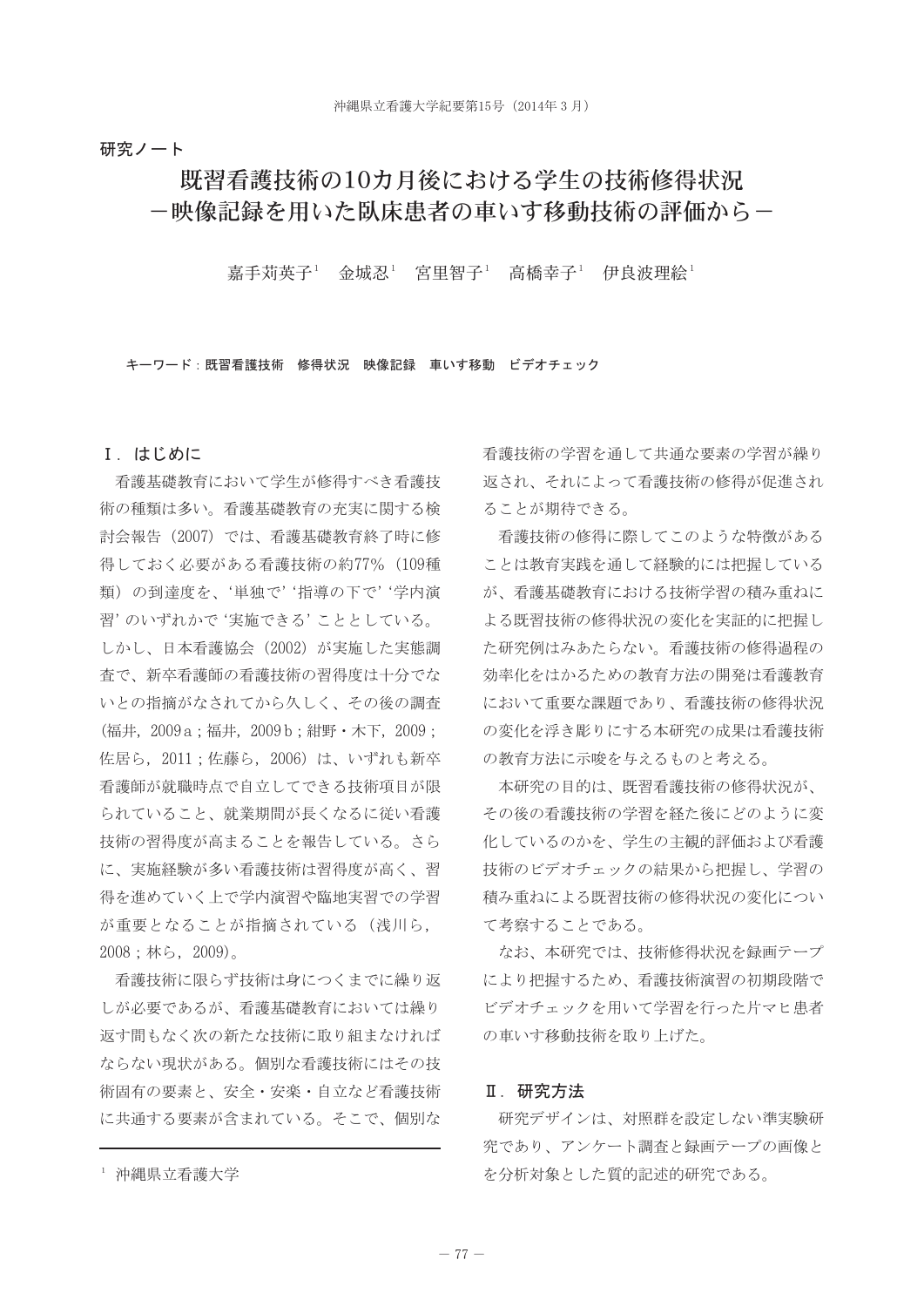#### 1. 研究対象

A看護大学2年次。1年次後期開講科目「看護 方法Ⅰ」(日常生活援助技術の修得を目的とした 演習科目) を前年度に履修した学生のうち、協力 者として同意が得られ、データが揃っていた6名 (男性1名、女性5名)。研究協力者の募集は学内 掲示板および実習室に呼び掛け文を掲示し、その 中で既習看護技術の修得状況の変化を把握すると の研究目的と研究協力者が行う事、倫理的配慮に ついて伝えた。

# 2. データ収集

1) 学生による移動技術のビデオ撮影

研究協力者は2年次前期試験終了後の8月に、 1年次の演習と同じ状況設定で模擬患者の車いす 移動を行いその場面をビデオ撮影した。状況設定 は、'片マヒのある臥床患者の車椅子への移乗を 介助し、散歩に行くためにベッドサイドから一旦 離れ、その後、ベッドに戻して安楽な姿勢に整え る'である。 模擬患者および撮影は研究協力者同 士で行い、それぞれが都合のよい時に看護実習室 で撮影した。撮影前の練習は自由とし練習方法を 調査した。

1年次の車いす移動のビデオ撮影は、10月から 11月初旬にかけて、グループ学習の後にメンバー 同士で患者役、看護者役を演じて一人ずつ行った。 実施後、学生は録画テープを視聴して自己チェッ クし、録画テープとチェック記録を教員に提出し た。教員は提出物をもとに各学生の修得状況を把 握し、グループ毎にコメントと不十分な点の指導 を行っている。そのため、1年次の録画テープは 自己学習終了時点の修得状況を示している。

2) 技術修得状況の変化に関する学生の主観的 評価

研究協力者は各自の1年次の録画テープ (以下、 VT1) と2年次に撮影した録画テープ (以下、 VT2) とを視聴して技術修得状況を比較し、そ の変化について自記式アンケート調査票に回答し た。アンケート調査票では技術修得状況の変化に 関する全体的な印象と、移動技術の部分行動6項 目および看護技術の共通要素6項目それぞれの修 得状況の変化について、「とても上達したと思う (以下、とても上達)」「少しは上達したと思う (以下、少しは上達)」「あまり変わらないような 気がする(以下、変わらない)」「むしろ後退した と思う(以下、後退)」「その他」の中から最も近 い評価を選択した。

#### 3. データ分析

1) アンケート調査票の記述内容から、学生自 身が捉えた修得状況の変化を把握した。

2) 録画テープを用いた評価者による技術修得 状況の評価

(1) ビデオチェックシートの作成

設定状況下での車いす移動を構成している看護 師の訪室から退室までの行動の流れを8つに分け、 それらに含まれる部分行動計30項目を評価項目 (以下、部分行動と示す)とした。さらに、「適切 に実施」「一部不適切」「不適切な実施」「実施な し」を評定尺度とするビデオチェックシートを作 成した。画面から判断できない場合は空欄のまま とした (表1)。適切か否かの判断はテキスト(薄 井ら、2004) および教材ビデオに基づいた。

(2) ビデオチェックシートを用いて、看護基本 技術の教育経験が3年以上ありビデオチェックの 経験のある共同研究者2名が対象者6名の録画テー プを別々に視聴し、技術修得状況を評価した。1、 2年次の結果を学生毎および技術の部分行動毎に 比較した。

#### 4. 倫理的配慮

協力の呼びかけに際しては、研究への参加は成 績評価とは無関係であり学生の自由意思によるも のであること、途中の辞退も可能でありそれによっ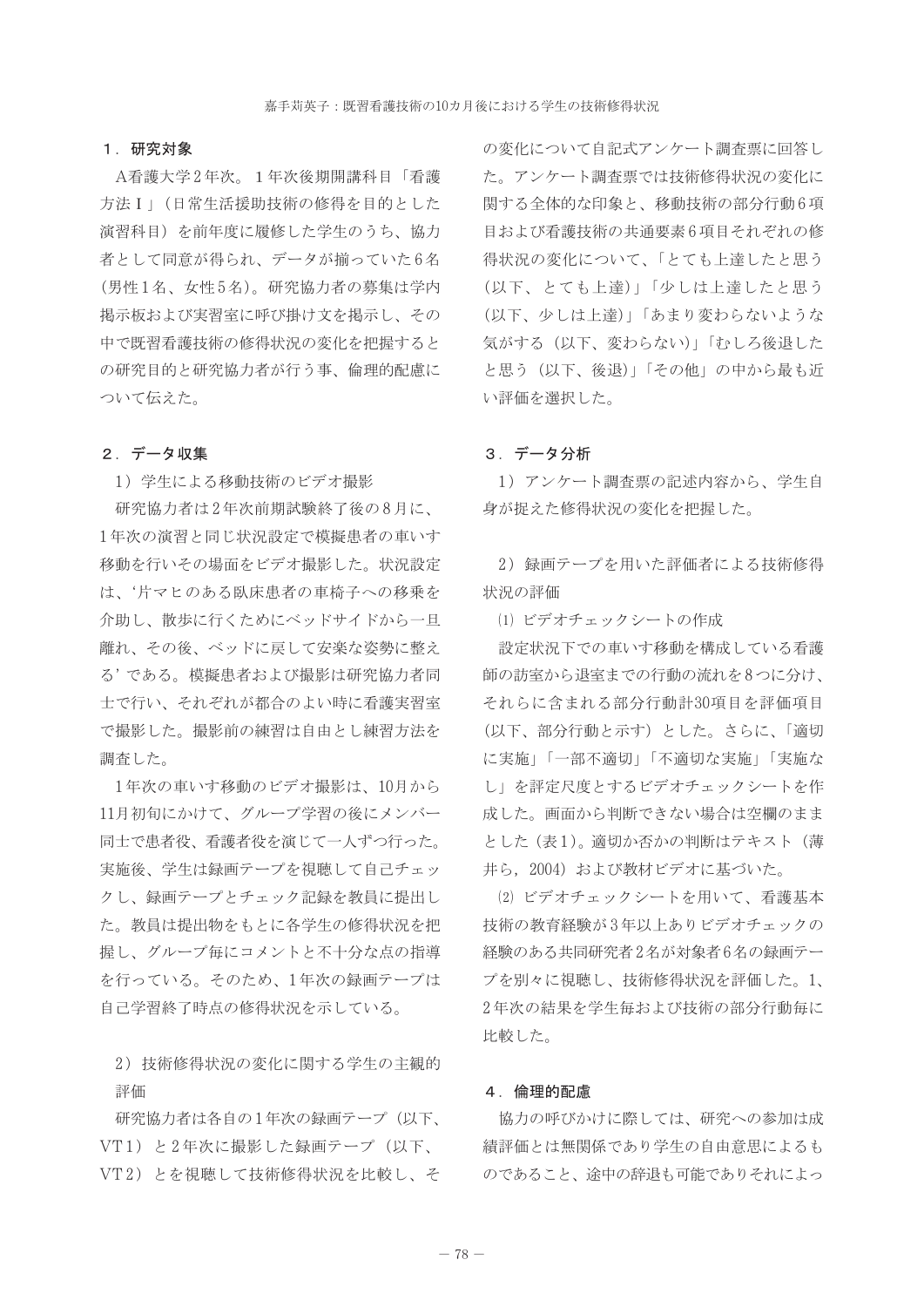て不利益を被らないこと、および1、2年次の録 なお、研究の開始に先立ち沖縄県立看護大学研 画テープの使用について口頭および文書で説明し、 究倫理審査委員会の承認を得た。 同意を得た。

| 行                    | 動       |                 | 評価項目                | 定<br>評 |      |     |      |  |  |  |  |
|----------------------|---------|-----------------|---------------------|--------|------|-----|------|--|--|--|--|
|                      |         |                 |                     | 適切に実施  | 部不適切 | 不適切 | 実施なし |  |  |  |  |
| 1) 訪室する              |         | 1               | 声をかけている             |        |      |     |      |  |  |  |  |
|                      |         | $\overline{2}$  | 無理のない姿勢でハンドルを操作している |        |      |     |      |  |  |  |  |
| 2)ベッドを水平             |         | 3               | 患者の様子を見ながらハンドルを操作する |        |      |     |      |  |  |  |  |
| に戻す                  |         | 4               | ベッドを戻す速度が適切である      |        |      |     |      |  |  |  |  |
|                      |         | 5               | ハンドルを元の位置に戻す        |        |      |     |      |  |  |  |  |
|                      |         | $6\overline{6}$ | 枕・掛け物を妨げにならないようにする  |        |      |     |      |  |  |  |  |
| 3) 患者をベッド<br>の枕元に移動す |         | 7               | 患者の手足の位置を定めている      |        |      |     |      |  |  |  |  |
| $\lesssim$           |         | 8               | 看護師の支え方、姿勢、重心移動が適切  |        |      |     |      |  |  |  |  |
|                      |         | 9               | 移動中の患者の姿勢や移動速度が適切   |        |      |     |      |  |  |  |  |
|                      |         | 10              | 患者の手足の位置を定めている      |        |      |     |      |  |  |  |  |
| 4) 患者を起こし            | て、ベッド脇に | 11              | 看護師の支え方、姿勢、重心移動が適切  |        |      |     |      |  |  |  |  |
| 端座させる                |         | 12              | 移動中の患者の姿勢や移動速度が適切   |        |      |     |      |  |  |  |  |
|                      |         | 13              | ベッド上での端座が安定している     |        |      |     |      |  |  |  |  |
|                      | て、車いすに移 | 14              | 車いすの位置・設定は適切である     |        |      |     |      |  |  |  |  |
| 5)立ち上がらせ             |         | 15              | 立ち上がる前に手前に移動        |        |      |     |      |  |  |  |  |
| 寸                    |         | 16              | 看護師の姿勢・患者の支え        |        |      |     |      |  |  |  |  |
|                      |         | 17              | 患者の姿勢、健側で立つ、重心移動    |        |      |     |      |  |  |  |  |
|                      |         | 18              | 患者の手足の位置、姿勢         |        |      |     |      |  |  |  |  |
| 6) 座位の姿勢を<br>整え、車いすを |         | 19              | 看護師の支え方             |        |      |     |      |  |  |  |  |
| 動かす                  |         | 20              | 患者の身繕い、ベッドの掛け物      |        |      |     |      |  |  |  |  |
|                      |         | 21              | 車いすの位置・設定は適切である     |        |      |     |      |  |  |  |  |
|                      |         | 22              | 立ち上がらせる前に患者を手前に移動   |        |      |     |      |  |  |  |  |
| 7) 車いすからベッ           |         | 23              | 患者の手足の位置、重心移動       |        |      |     |      |  |  |  |  |
| ドに移す                 |         | 24              | 看護師の支え方             |        |      |     |      |  |  |  |  |
|                      |         | 25              | ベッド上での端座が安定している     |        |      |     |      |  |  |  |  |
|                      |         | 26              | 移動時の患者の手足の位置・姿勢     |        |      |     |      |  |  |  |  |
| 8) 患者の好みの            |         | $27\,$          | 移動時の看護師の支え方、姿勢、重心移動 |        |      |     |      |  |  |  |  |
| 姿勢に整え、退              |         | 28              | 移動後の患者の姿勢・身繕い、枕・掛け物 |        |      |     |      |  |  |  |  |
| 室する                  |         | 29              | 退席前に全体の状況を確認している    |        |      |     |      |  |  |  |  |
|                      |         | 30              | 声をかけてからその場を去る       |        |      |     |      |  |  |  |  |

表1 ビデオチェックシート (片マヒ患者の車いす移動)

# \*評定尺度

| 適切に実施している(適切に実施)          |
|---------------------------|
| 一部不適切・不十分(一部不適切)          |
| 不適切な実施(不適切)               |
| 実施していない(実施なし)             |
| 画面から判断できない場合は空欄のまま(判断できず) |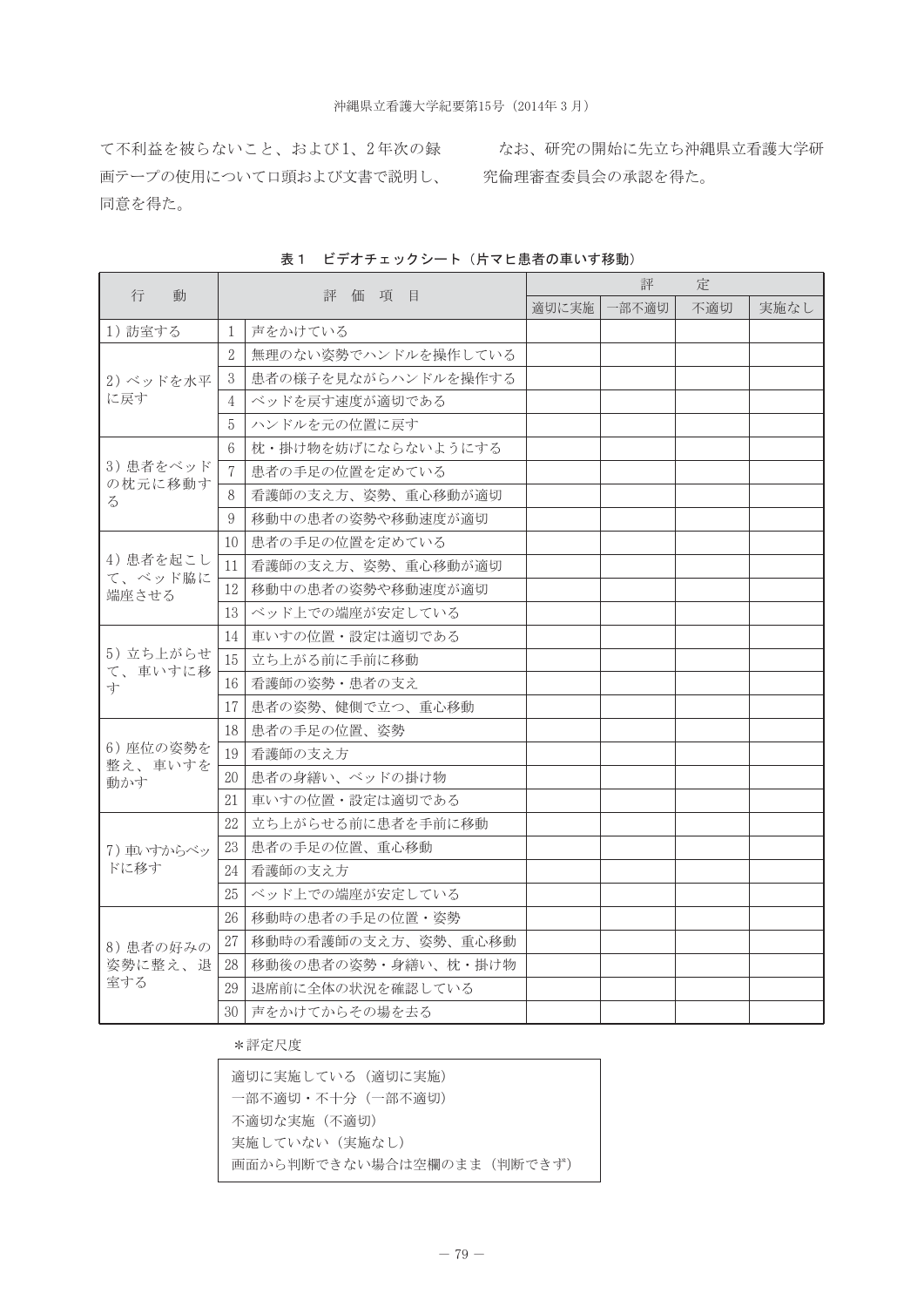### Ⅲ. 結果

#### 1. 技術修得状況の変化に関する学生の主観的評価

1) 技術修得状況の変化に関する全体的な印象 (表2)

VT1とVT2を見比べて学生自身が感じた'技 術修得状況の変化に関する全体の印象'は、「と ても上達」「変わらない」はおらず、「少しは上達」 が2名、「少しは上達」と「後退」の2つを選んで いた者が1名、「その他」がそれぞれ3名であった。 「その他」の理由として上達と後退の両面があっ たことが挙げられていた。6名 (A~E) 全員が1 年次に比べて上達した部分(表中に一重下線で示 す) があったと述べ、4名 (C, D, E, F) はそ

れに加えて後退した部分(表中に二重下線で示す) もあったと述べていた。上達した部分としては患 者への配慮や関心 (A, B, E)、患者の持てる力 を生かす (B, C, E, F) など対象への意識の向 け方に関することであった。後退した部分として は、技術の全体的な低下 (F) や時間がかかった こと (D, F)、スムーズな動き (E) を挙げてい たが、同時に丁寧になった (D) ことにも言及し ていた。撮影前の練習方法としては、全員がVT 1を1回視聴して流れを確認し、その後、5名 (A, C, D, E, F) は1回、1名 (B) は2~3回練習 をしていた。

|               |                                                        |                                                                                            | <b>IA 11 12 14 IAV 2009 32 10 10 AI 7 8 3 20 20 THT 8 7 8 FT</b>                                                                                  |                                                                             |
|---------------|--------------------------------------------------------|--------------------------------------------------------------------------------------------|---------------------------------------------------------------------------------------------------------------------------------------------------|-----------------------------------------------------------------------------|
| 学<br>牛        |                                                        | 技術修得状況の変化に関する<br>全体の印象と理由                                                                  | 今回の取り組みに参加した<br>感想・意見・提言等                                                                                                                         | ビデオ撮影前の練習方法                                                                 |
| A             | 小                                                      | 以前より上がったところ(患部へ<br>のいたわり、患者への声かけが柔<br>らかくなっていた)                                            | 今回のビデオを見て前回よりも丁寧になっ<br>たことがわかった。                                                                                                                  | ビデオを1回見て練習を1回<br>行った。                                                       |
| B             | U<br>は<br>上<br>達<br>し<br>た                             | 患者の状態を見ながら動けた。患<br>者自身の力を利用して移動させる<br>ことができた。ボディメカニクス<br>をいかして移動させることができ<br>た。             | 次々と新しい技術を習得しなければなら<br>ないため、過去に習得した技術を復習し<br>ていなかったので、ほとんど忘れていた。<br>しかし、何度か練習すると思い出せたの<br>で、結構できたと思う。たまに習得した<br>技術を振り返る時間があるともっと技術<br>レベルがあがると思った。 | 1度ビデオを見て流れを確認<br>した後、2・3回実際にやって<br>みました。お互いにどうした<br>らうまくいくか話し合いなが<br>ら練習した。 |
| $\mathcal{C}$ | 少<br>$\dot{\tau}$<br>l<br>は<br>ろ後退<br>Ě<br>達<br>た<br>た | 1年生の時は順序を覚えて何回も<br>練習をして撮影したが、今はポイ<br>ントの確認をしただけでできた。<br>あとは、上達した点とそうでない<br>点があった。         | 1年生の時に撮影したビデオと今回の者<br>を比較して、以前は患者のもてる力をい<br>かしていなかったことに気づいた。                                                                                      | 1年生の時にとったビデオを<br>1回見て、グループメンバー<br>で話し合って技術を確認した<br>後に実施した。                  |
| $\mathcal{D}$ |                                                        | 上達した部分と逆に1年前の方が<br>よかったところもあったと思った<br>ので。                                                  | 昨年よりも時間がかかっていて、前回よ<br>りも丁寧になったと思う。                                                                                                                | ビデオを1回見て、練習を1<br>回行い、すぐにビデオを撮っ<br>た。                                        |
| Ε             | そ<br>$\mathcal{O}$<br>他                                | 1年の時の方が練習をたくさんし<br>て流れを覚えていたのでスムーズ<br>に動いているが、今回は患部への<br>いたわりや患者のもてる力を利用<br>して動いているように見えた。 | 患者のもてる力を引き出していなかった<br>が、今回の撮影で相手の力を利用してい<br>たことに驚いた。                                                                                              | 1年のとき撮影したビデオを<br>見て、みんなで思い出しなが<br>らあまり練習せず実施した<br>$(1)$ 。                   |
| $\mathbb{F}$  |                                                        | 以前より上達したところ(患者の<br>もてる力を利用した件)と以前よ<br>り後退したところ (技術が全体的<br>に落ちていた)。                         | 以前の技術は全然患者のもてる力を利用<br>せず看護師が全て手を貸していたが、今<br>回は患者のもてる力をたくさん利用して<br>いたことに気づいた。時間が以前よりか<br>かっていたことが意外だった。                                            | 以前撮影したビデオ (1人分<br>だけ)を見て、流れを確認し、<br>1人1回ずつ実際に移動技術<br>をやってみた。                |
|               |                                                        | ト法1 たゝし (△同トかったゝし)                                                                         | 体混したこと (円前上かったこと)                                                                                                                                 |                                                                             |

表2 技術修得状況の変化に関する全体的な印象

 $\overline{a} = c$ 

- 上理したこと(今回よかったこと) ───── 後退したこと(以前よかったこと)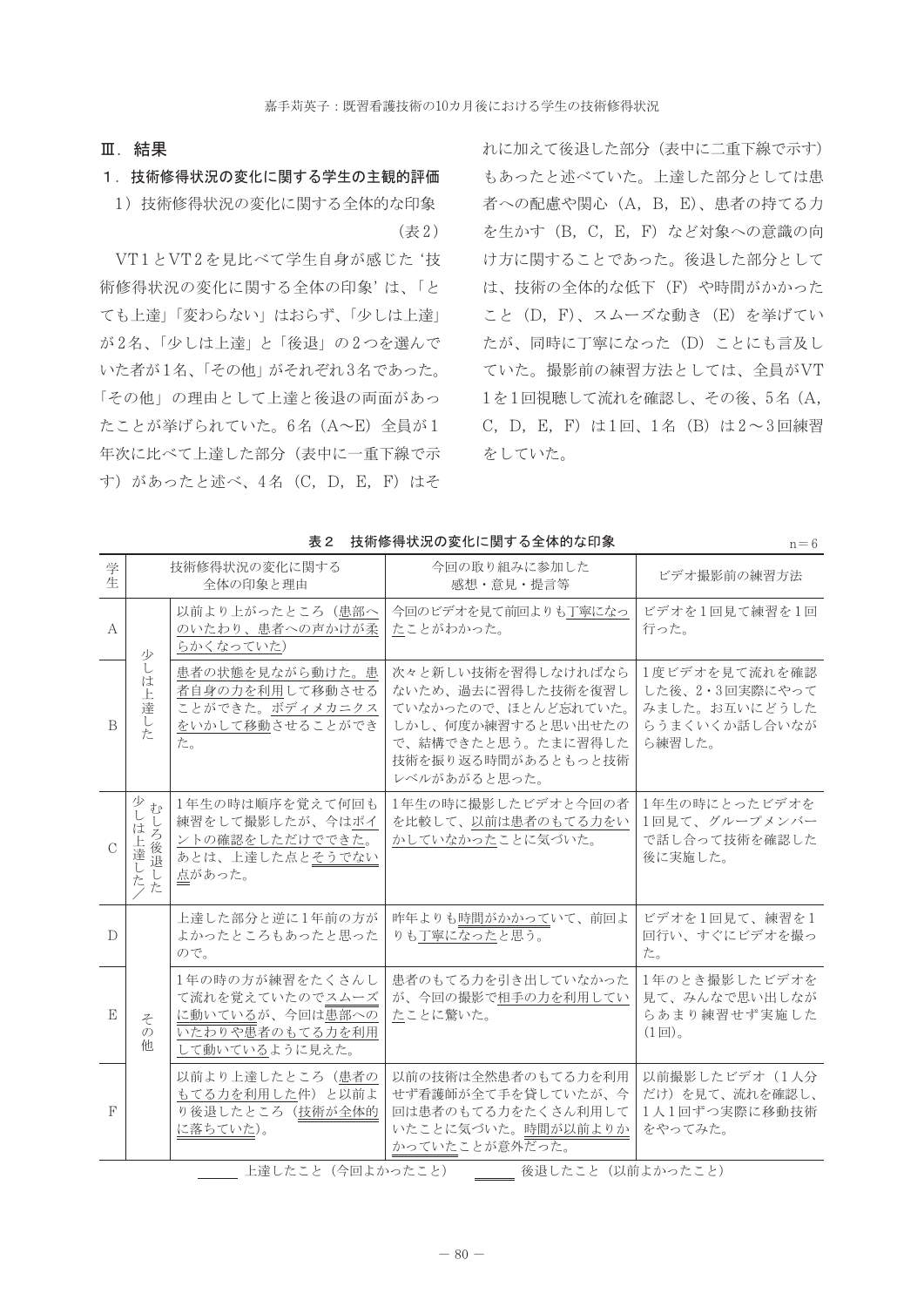2) 移動技術の部分行動と看護技術の共通要素 に関する技術修得状況の変化

今回の設定における移動技術の部分行動と看護 技術の共通要素に関する修得状況の変化を表3に 示す。評価の内容が不明であった'その他'を除 いた10項目についてみると、「後退」は'車いす を適切な位置に安全に置く'(2名)と'先のこと を考えて行動する'(1名) であった。残りの8項 目については「変わらない」または「(とても・ 少し)上達」であった。中でも、看護の共通要素 の'患者のもてる力を活かす'と'患者の意思を確 認する'はそれぞれ4名と3名が「とても上達」 と答えていた。

# 2. 録画テープを用いた評価者による技術修得状 況の評価

以下、()内の数字はビデオチェックシート の評価項目の番号を示している。

1) 学生毎にみた技術修得状況の評価

学生毎の部分行動30項目に占める「適切に実施」 の割合 (%) の変化をグラフで示した (図1)。

グラフ内の実線は評価者(1)の評価、破線は評価者 2の評価、それぞれの太線は学生全体の平均を示 している。なお、個人を特定しないよう学生表記 は表2と連動していない。評価結果は評価者間で かなり異なっており、評価者2は評価者1に比べ て全体的に「適切に実施」の割合が低かった。ま た、「適切に実施」の割合が1、2年次でほぼ同じ 学生が評価者12半にそれぞれ1名いたが異なる 学生 (学生c.f) であった。それ以外の学生は1 年次に比べて2年次には「適切に実施」の割合が 増えており、学生全体の割合は評価者1)は約52% から70%へ、評価者2は約31%から約56%へと増 加していた。

### 2) 部分行動毎にみた技術修得状況の評価

表4は部分行動毎の修得状況を示しており、表 中の数字は各部分行動における評定毎の人数であ る。「適切に実施」が6名中5名以上の部分行動に は数字に〇を、2名以下には網かけを付している。 6名全員が「判断できず」であった評価者①の部 分行動(8)を除き、両評価者共、1年次に比べて2

 $n - \beta$ 

|                       |                           | 評<br>定        |                |                  |               |  |  |  |  |  |  |  |
|-----------------------|---------------------------|---------------|----------------|------------------|---------------|--|--|--|--|--|--|--|
|                       | 評<br>項<br>価<br>▤          | とても<br>上達した   | 少しは<br>上達した    | あまり<br>変わらない     | むしろ<br>後退した   |  |  |  |  |  |  |  |
|                       | 1 ボディメカニクスの基本が身についている     | $\bigcap$     | $\mathcal{D}$  | 4                | $\Omega$      |  |  |  |  |  |  |  |
| 移動技術の<br>部分行動に<br>ついて | 2 患者が臥床しているベッドのギャッジを上下する  |               |                | 4                | $\Omega$      |  |  |  |  |  |  |  |
|                       | 3 臥床患者をベッド上で水平移動する        | $\bigcap$     | 5              |                  | $\Omega$      |  |  |  |  |  |  |  |
|                       | 4 臥床患者を起き上らせてベッドに端座位をとらせる |               | $\mathcal{D}$  | $\Omega$         | 0             |  |  |  |  |  |  |  |
|                       | 5 車いすを適切な位置に安全に置く         | $\bigcap$     | $\mathcal{L}$  | $\mathcal{D}$    | $\mathcal{D}$ |  |  |  |  |  |  |  |
|                       | 6 その他*                    |               | 3              | $\bigcap$        |               |  |  |  |  |  |  |  |
|                       | 1 患者の安全を守る/危険を避ける         | $\bigcap$     | 5              |                  | $\bigcap$     |  |  |  |  |  |  |  |
| 看護技術の<br>共通要素に<br>ついて | 2 患者のもてる力を活かす             | 4             | $\overline{2}$ | $\bigcap$        | $\bigcap$     |  |  |  |  |  |  |  |
|                       | 3 患者の意思を確認する              | $\mathcal{S}$ | $\overline{2}$ |                  | $\Omega$      |  |  |  |  |  |  |  |
|                       | 4 先のことを考えて行動する            | $\bigcap$     | 5              | $\left( \right)$ |               |  |  |  |  |  |  |  |
|                       | 5 患者の安楽をはかる/不快を避ける        | $\bigcap$     | 2              | 4                | $\Omega$      |  |  |  |  |  |  |  |
|                       | 6 その他*                    |               | $\Omega$       | $\bigcap$        |               |  |  |  |  |  |  |  |

表3 移動技術の部分行動と看護技術の共通要素に関する修得状況の変化

その他\*の評定の未記入が各1名いた。

その他の評価内容については、「前より遅い」と記入した各1名を除き不明である。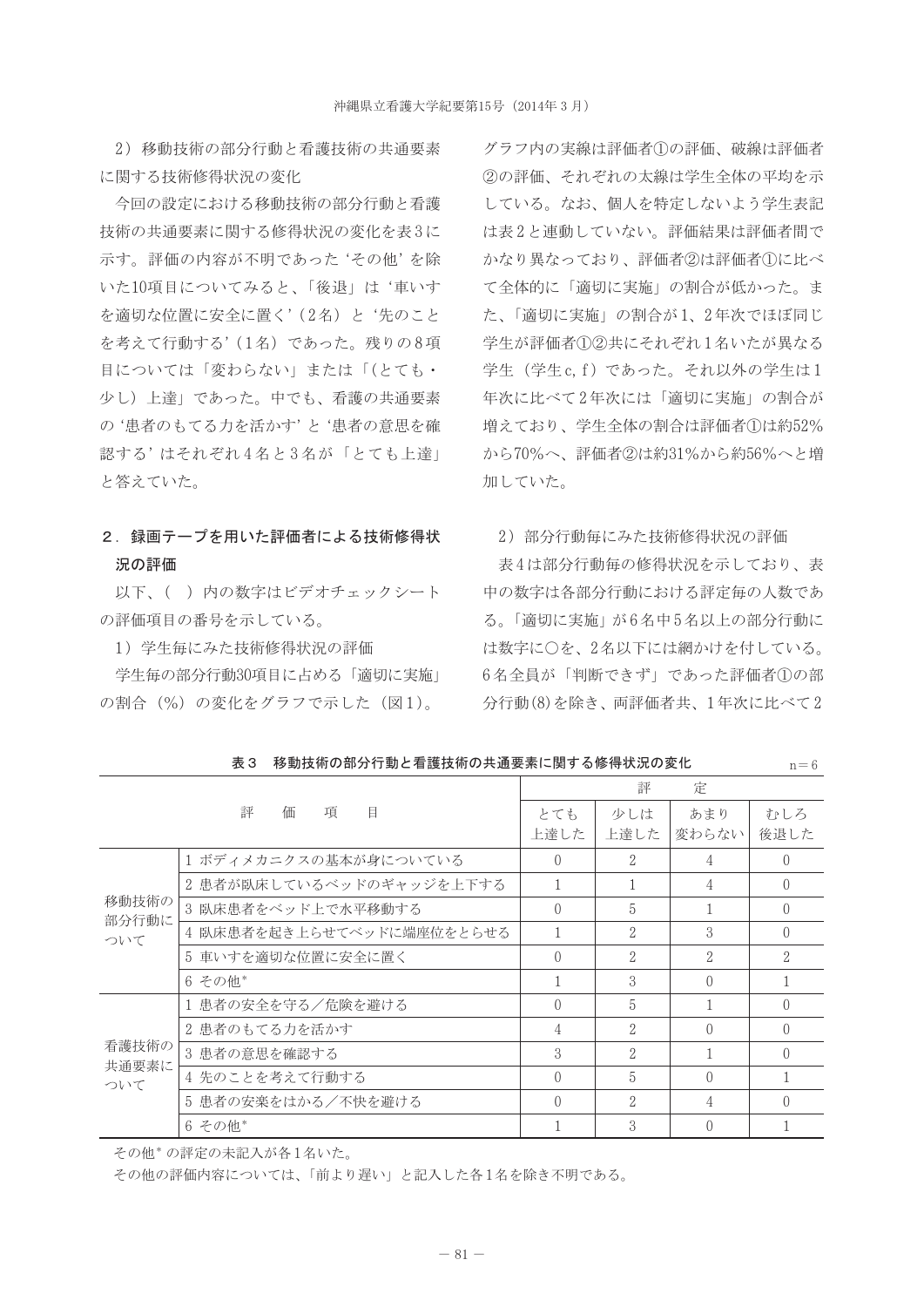

嘉手苅英子:既習看護技術の10カ月後における学生の技術修得状況

図1 評価者別・学生毎の技術修得状況の変化(部分行動30項目における「適正に実施」の割合)

| 評価者           | 時            | 部分行動  | 1)          |                  | 2)          |             |                  | 3)       |             |                |             | 4)               |                  |                | 5)               |                |                |                |          | 6)               |                |          |                  | 7)               |          |    | 8)               |                  |          |              |                |                |
|---------------|--------------|-------|-------------|------------------|-------------|-------------|------------------|----------|-------------|----------------|-------------|------------------|------------------|----------------|------------------|----------------|----------------|----------------|----------|------------------|----------------|----------|------------------|------------------|----------|----|------------------|------------------|----------|--------------|----------------|----------------|
|               | 期            | 評定    |             | $\boldsymbol{2}$ | 3           | 4           | 5                | 6        | 7           | 8              | 9           | 10               | 11               | 12             | 13               | 14             | 15             | 16             | 17       | 18               | 19             | 20       | 21               | 22               | 23       | 24 | 25               | 26               | 27       | 28           | 29             | $30\,$         |
|               |              | 適切に実施 | 4           | $\circled{6}$    | $\circled6$ | (5)         | 6                |          |             | $\overline{0}$ | $\circled6$ | 4                |                  | $\circledS$    | 4                | $\overline{2}$ | $\mathbf{1}$   |                |          | 4                | $\overline{0}$ | 3        | $\mathbf{1}$     |                  | $\Omega$ |    | 3                | 6                |          |              | $\circledS$    | $\circled{6}$  |
|               | 1            | 一部不適切 | 2           | $\left( \right)$ |             |             | 0                | 5        |             |                |             |                  |                  |                |                  |                |                |                |          | 2                |                |          | 5                |                  |          |    | 3                |                  |          |              |                |                |
|               | 年            | 不適切   | $\left($    | $\Omega$         |             | 0           | 0                |          |             |                | O           |                  |                  |                |                  |                |                |                |          | 0                | 6              |          | $\left($         |                  |          |    | 0                | $^{()}$          |          |              |                | O              |
| 評             | 次            | 実施なし  | 0           | $\left( \right)$ |             |             | 0                |          |             |                |             | U                |                  |                |                  |                |                |                | 0        |                  |                |          | $\left($         |                  |          |    |                  |                  |          |              |                | $\Omega$       |
| 価             |              | 判断できず | 0           | $\left($         |             | 0           | 0                |          |             | 6              | 0           | 0                |                  |                | 0                |                |                |                | 0        |                  |                |          | $\left($         |                  |          |    | $\left( \right)$ |                  |          |              |                |                |
| 者             |              | 適切に実施 | $\circled6$ | 5                | $\circledS$ | $6$         | $\circled6$      | $6$      | $\circledS$ | $\overline{0}$ | $\circled6$ | $6$              | $\circledS$      | $6$            | $\circled6$      | 3              |                | $\overline{0}$ | 4        | $\overline{2}$   | 3              | (5)      | 4                |                  | 3        | 3  |                  | (5)              |          |              | $6$            | $6$            |
| $\mathbb{O}$  | $\mathbf{2}$ | 一部不適切 | 0           | $\left( \right)$ |             |             | $\left( \right)$ |          |             |                |             |                  |                  |                | $\left( \right)$ | 3              |                | 6              | 2        |                  |                |          | 2                | 3                | 3        | 2  | 2                |                  |          |              |                | $\Omega$       |
|               | 年            | 不適切   | $\left($    |                  |             |             | 0                |          |             |                |             |                  |                  |                |                  |                |                |                | 0        |                  |                |          | $\left( \right)$ |                  |          |    |                  |                  |          |              |                |                |
|               | 次            | 実施なし  | $\left($    | $\left( \right)$ |             |             | $\left( \right)$ |          |             |                |             |                  |                  |                |                  |                |                |                | $^{0}$   |                  |                |          | $\left( \right)$ |                  |          |    |                  |                  |          |              |                |                |
|               |              | 判断できず | 0           |                  |             | 0           | 0                | $\left($ | 0           | 6              | 0           | $\left($         | 0                |                | 0                |                |                |                | $\left($ | $\left($         | $\left($       | $\left($ | $\mathbf{0}$     | $\left( \right)$ |          | 0  | $\cup$           | $\left($         | $\Omega$ |              |                | $\Omega$       |
|               |              | 適切に実施 | 4           | 5                | 3           | $\circledS$ | $\circledS$      | 5        | $\theta$    | $\overline{0}$ | 4           | $\Omega$         |                  | $\overline{2}$ | $\Omega$         | (5)            | $\overline{0}$ | $\mathbf{2}$   |          | 3                | $\overline{2}$ |          |                  |                  | $\Omega$ |    |                  | $\left( \right)$ |          |              | $\Omega$       | $\overline{2}$ |
|               | 1            | 一部不適切 |             |                  | 3           | 0           | 0                |          | 6           | 3              |             |                  |                  | 2              | 0                |                |                |                | 0        | $\left( \right)$ | 2              | 3        | 5                |                  | n        |    | 3                | 3                |          |              |                | 2              |
|               | 年            | 不適切   |             | $\left( \right)$ |             |             | 0                |          |             | 3              |             | 5                |                  | 2              | 6                |                |                | 3              | 5        | 3                | 9              | 2        | $\left($         |                  |          |    | 2                | 2                |          |              |                |                |
| 評             | 次            | 実施なし  | 0           | $\left( \right)$ |             |             |                  |          |             |                |             |                  |                  |                |                  |                |                |                | 0        |                  |                |          | $\Omega$         |                  |          |    |                  |                  |          |              |                |                |
| 価             |              | 判断できず | $\left($    | $\theta$         |             | $^{0}$      | 0                |          |             |                | $^{(1)}$    | $\left( \right)$ | $\left( \right)$ |                | 0                |                |                |                | $\left($ | $\left( \right)$ |                | $\Omega$ | $\theta$         | $\left($         |          |    | $^{(1)}$         | $\left( \right)$ |          |              | 3              |                |
| 者             |              | 適切に実施 | 4           | (5)              | $\circledS$ | $6$         | $6$              | (5)      | $6$         | 3              | $6$         | $\overline{0}$   | $\circledS$      | $\circledS$    | 3                | (6)            | $\left($       | $\overline{2}$ | 3        | $\overline{0}$   | 4              | 1        |                  |                  | 3        | 3  | $\mathbf{2}$     | $\overline{2}$   | 3        | $\mathbf{2}$ | $\overline{2}$ | 3              |
| $\circled{2}$ | $\mathbf{2}$ | 一部不適切 | 2           | $\left($         |             | 0           | $\left( \right)$ |          |             | 2              | 0           | 6                |                  |                |                  |                |                |                | 3        | 3                |                |          | 5                |                  |          | 2  | 2                | 3                | 3        | 2            |                | 3              |
|               | 年            | 不適切   | 0           |                  |             |             | 0                |          |             |                |             |                  |                  |                |                  |                |                |                | 0        |                  |                |          | 0                |                  |          |    | 2                |                  |          |              |                |                |
|               | 次            | 実施なし  | $\left($    | $\left( \right)$ |             |             | $\left( \right)$ |          |             |                |             | $\left( \right)$ |                  |                | $\left( \right)$ |                |                |                | $^{(1)}$ |                  |                |          | $\left( \right)$ |                  |          |    |                  |                  |          |              |                |                |
|               |              | 判断できず | 0           |                  |             |             | 0                | $\theta$ |             |                | 0           | 0                |                  |                | 0                |                |                |                | 0        |                  |                |          | $^{0}$           | $\left( \right)$ |          |    | 0                | $^{0}$           | 0        |              | 0              | $\theta$       |

表4 評価者別・部分行動毎の修得状況 (評定毎の学生数)

数字は学生数 (n=6) を示す

「適切に実施」が5名以上には数字に〇をつけ、2名以下には網かけを付した。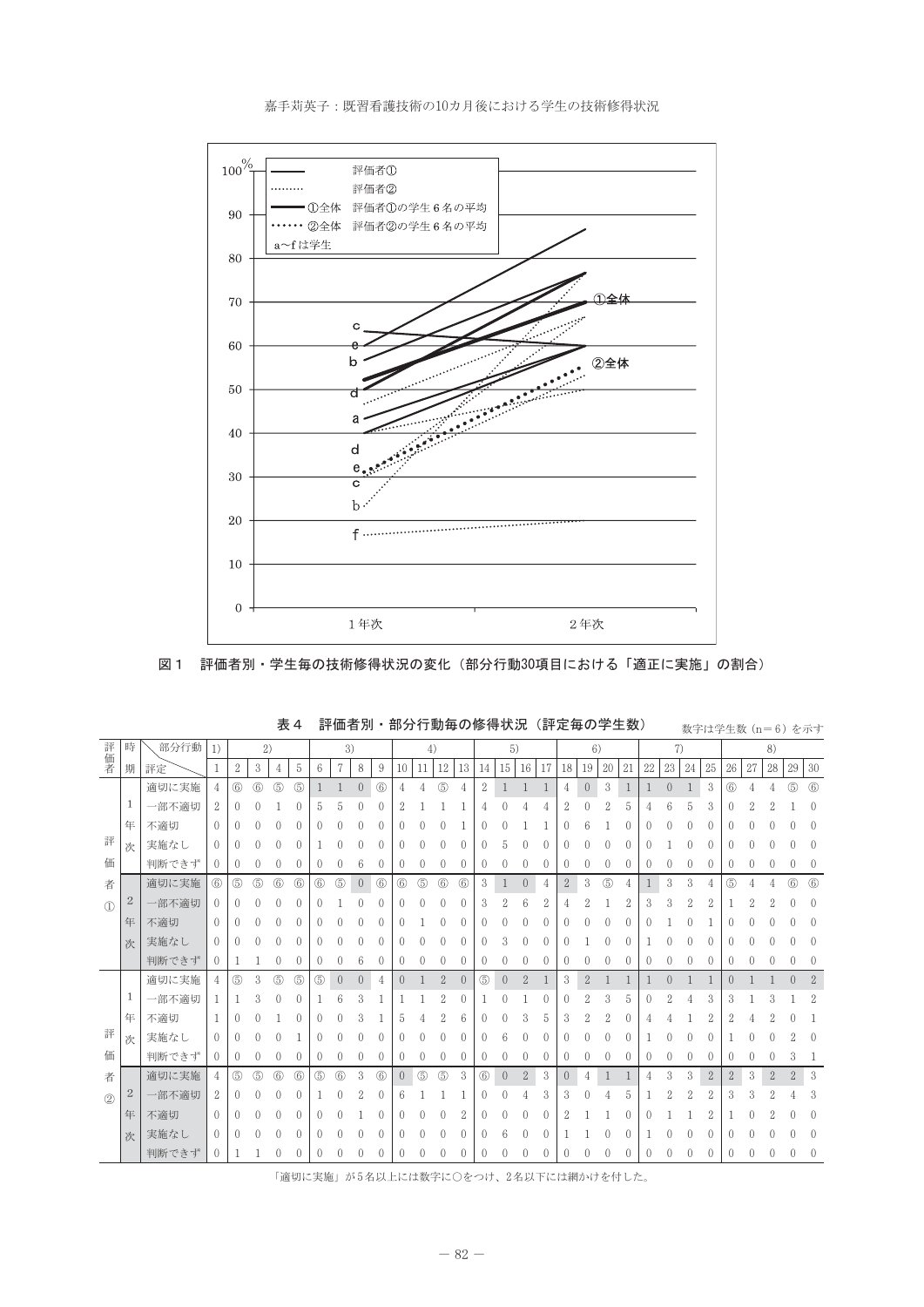年次で〇のついた部分行動の数が増え(評価者① は9→16項目、評価者2は5→10項目)、網かけ の数が減っていた (評価者①は10→4項目、評価 者②は21→10項目)。

2年次において、評価者が共に5名以上の学生 を「滴切に実施」と評価した部分行動は全部で9 項目 (2~7、9、11、12) あったが、それらは全 て '2) ベッドを水平に戻す' から '4) 患者を起こ して、ベッド脇に端坐させる'までに含まれてお り、それ以降の部分行動には見られなかった。'8) 患者の好みの姿勢に整え、退室する'の部分行動 ついては、評価者1が5項目中3項目で5名以上 の学生を「適切に実施」と評価していたのに対し て評価者2は皆無であり、評価者間の違いが大き かった。さらに、評価者の一人が6名全員を「判 断できず (評価者10の部分行動8)」または「実 施なし (評価者2の部分行動15)」と評価した部 分行動について、他の評価者が評価していたもの があった (8、15)。

#### IV. 考察

#### 1. 既習看護技術の修得状況の変化

技術修得状況の変化に関する学生の全体的な印 象は、「少しは上達」と上達した部分と後退した 部分とがあったという意味での「その他」のいず れかであった。「変わらない」を選択した者はお らず、全体的な修得状況としては少なくとも1年 次よりも後退しているとはとらえてはいないと言 える。ただし、参加した学生にはあらかじめ研究 目的を伝えていることから、主観的評価に際して バイヤスがかかった可能性は否定できない。

今回設定した片まひのある臥床患者の車いす移 動には、臥床患者の床上移動、臥位、座位、立位 間の体位変換、ベッドと車いす間の移動等の技術 が含まれている。録画テープを用いた評価では、 部分行動毎の「適切に実施」と評価された割合で 修得状況の変化を把握した。評価の結果は評価者 間でかなりの差異があり、評価基準にずれがあっ

たと推測された。そこで、同一評価者内の評価基 準には一貫性があると考え、評価者別に学生毎お よび部分行動毎の修得状況の変化を把握した。そ の結果、両評価者共、1年次に比べて「滴切に実 施」と評価された部分行動の割合は同じか増加し ており、移動技術の全体的な修得状況は維持また は向上していると考えられる。

# 2. 既習看護技術の修得状況の変化と学習の積み 重ね

取り上げた車いす移動技術は、看護技術の学内 演習の早い段階にグループ単位で取り組み、録画 テープの自己チェック後に教員からフィードバッ クを受けている。その後は新たな看護技術の学習 に進み、授業時間および授業時間外の学習におい てもその時々の課題に取り組んでいることから、 学生はその後車いす移動の練習をしていないと推 察される。それにもかかわらず、当初と同じかそ れ以上の修得状況であった理由として2つのこと が考えられる。ひとつは、撮影前に全員が以前の 録画テープを視聴して行動の流れを確認し、実際 に練習していたことである。しかし、録画テープ の視聴は1回のみで、練習も6名中5名は1回の みであった。これらの結果は、看護技術を実施で きるレベルで学習した後は、その後当該技術を実 施する機会がなくても、ある一定期間を経た後に 当該技術の映像を手がかりに既習技術の流れを想 起し一度であっても実施することで、学習当初の 修得レベルに立ち戻れる可能性を示唆している。

学生は撮影に先立ち1年次の録画テープを視聴 して行動の流れを想起していた。技術学習におい て自身の録画テープを視聴することは、特に実施 中の自らの動作の欠点を確認することが難しい技 術においては有効である (小玉ら, 2013) ことや、 想起による評価に比べてより自らの技術を客観視 し改善すべき点に気づくなどの有用性がある(水 口, 2012) ことが指摘されている。今回のように 既習看護技術を復習する際には、自身の録画テー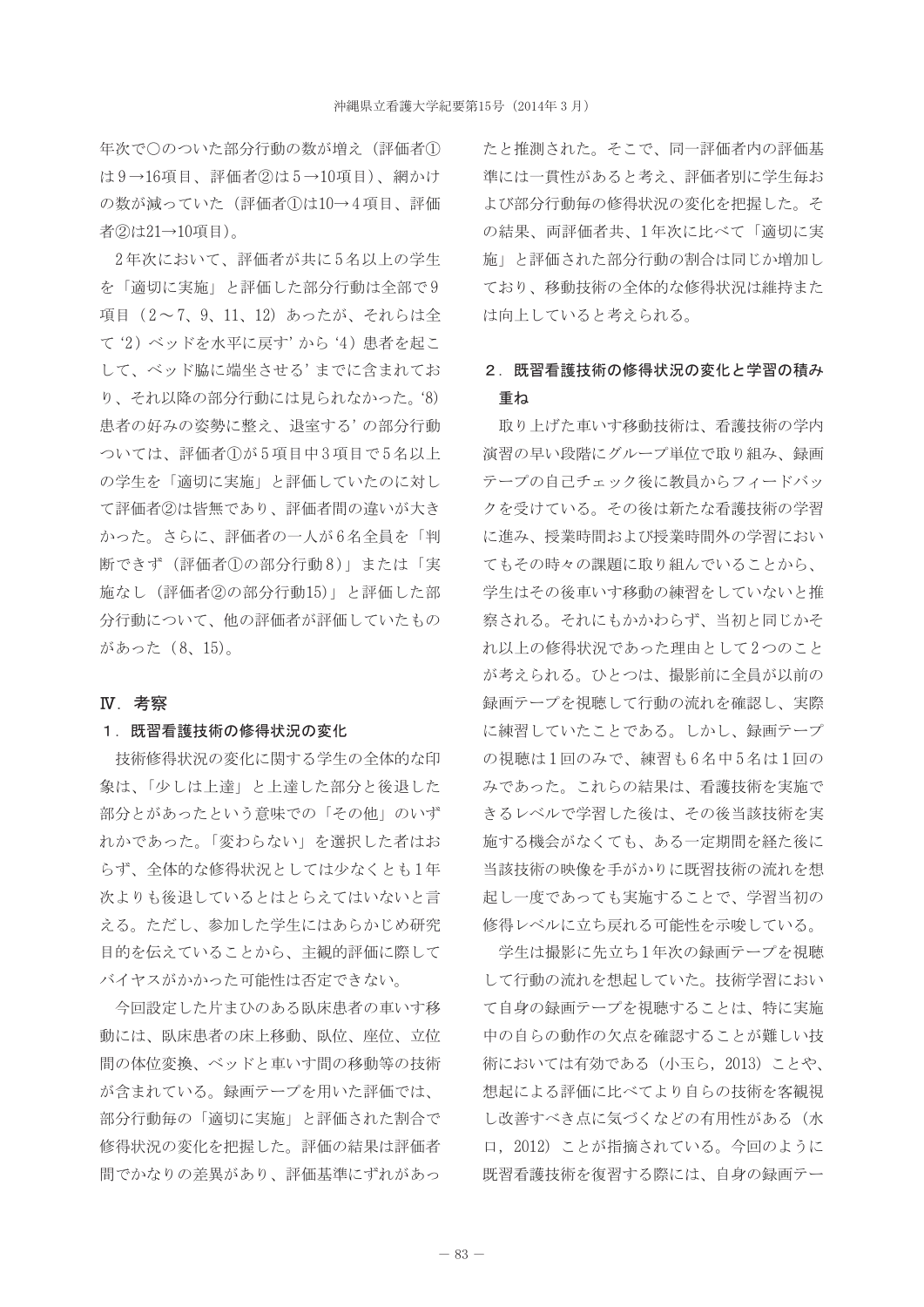プではなくモデルとなる教材テープがより有効だ と考えられる。修得状況の変化の程度が学生によっ て異なっていたことからも、既習看護技術の復習 の仕方を含めた看護技術の学習方法の検討が必要 である。

修得状況が維持または向上していたもう一つの 理由として、車いす移動以降の看護技術学習の中 で行われた移動技術の部分行動や看護技術の共通 要素の繰り返しが挙げられる。ボディメカニクス や臥床患者の床上移動などは、その後学習する臥 床患者の寝衣・シーツ交換や排泄の援助技術等の 中にも含まれており、これらの学習の中で繰り返 されている。また、看護技術の共通要素は看護技 術の種類に関わらず含まれているので、これらも その後の技術演習の中で繰り返し体験されている ものである。さらに、約10か月の間に、学生は看 護基本技術の演習の他、専門各領域の概論や援助 技術科目、専門支持科目を履修しており、これら の学習を通しても看護技術の共通要素である他者 への配慮やもてる力への関心、予測しつつ行動す る力を身につける機会を得ている。一方、ベッド と車いす間の移動に含まれる部分行動には、2年 次においても評価者が共に5名以上「適切に実施」 と評価したものがなかった。山中ら (2005) も、 運動障害のある患者を対象とした移動動作の学内 演習で、看護者役の学生の77%が立位と車椅子と の移動を最も困難と感じていたことを報告してい る。これは看護者と対象者が共に重心を移しつつ 対象者の位置を移動する部分行動であるが、その 後の履修科目から推測できる学習内容の中には含 まれていなかった。

以上より、看護技術教育を担当する教員は個別 な看護技術の修得が当該技術の学習だけで完結す るのではないことを意識化し、教育内容や方法を 検討することが必要だと言える。

#### 3. 評価者間の評価結果の相異について

2名の評価者の評価結果にはかなりの差異があっ た。評価に際しては評価項目となる部分行動と評 定尺度を設定したが、適切さの度合いの判断は評 価者に委ねられていたため、差異が生じたと考え る。また、部分行動の実施の有無や画面からの判 断の可否について、評価者間で評価結果が分かれ たものがあった。その理由として、画面の見落と しのような単純ミスの他、実施の有無に関しては、 例えばベッド上での端坐とそれにつづく立ちあが る前の手前への移動のように、前後の行動と連動 していた場合の判断の違いが考えられる。また、 画面からの判断の可否については、同じく単純ミ スの他、切り取られた画面を手掛かりに評価する ビデオチェックの限界が挙げられる。ビデオチェッ クでは画面に映っている看護者の姿勢や動きから 映っていない動き等を推測することが可能な場合 があり、推測の範囲について評価者間に判断の違 いを生じる余地がある。技術修得状況の評価の信 頼性を高めるためには、適切性の判断基準をより 客観的にすると共に、評価結果及びその判断過程 のずれを修正する機会を評価方法の中に設定する 必要がある.

### V. 結論

既習看護技術を約10か月後に学習当初と同じ状 況設定で実施し、その場面の録画テープを視聴し て当該技術の修得状況を把握した。学生の主観的 評価および教員による評価の結果から、既習看護 技術の学習後、当該技術をそれ自体として練習し ていなくても、他の看護技術の学習や授業科目の 履修を重ねる中で既習技術の修得の維持または向 上が期待できることが示唆された。中でも、看護 技術に共通する要素は、看護技術の種類を超えて 繰り返す機会があることから、修得が促進される ことが推察された。看護技術教育においては個別 な看護技術の修得が当該技術の学習だけで完結す るのではないことを意識化し、教育内容や方法を